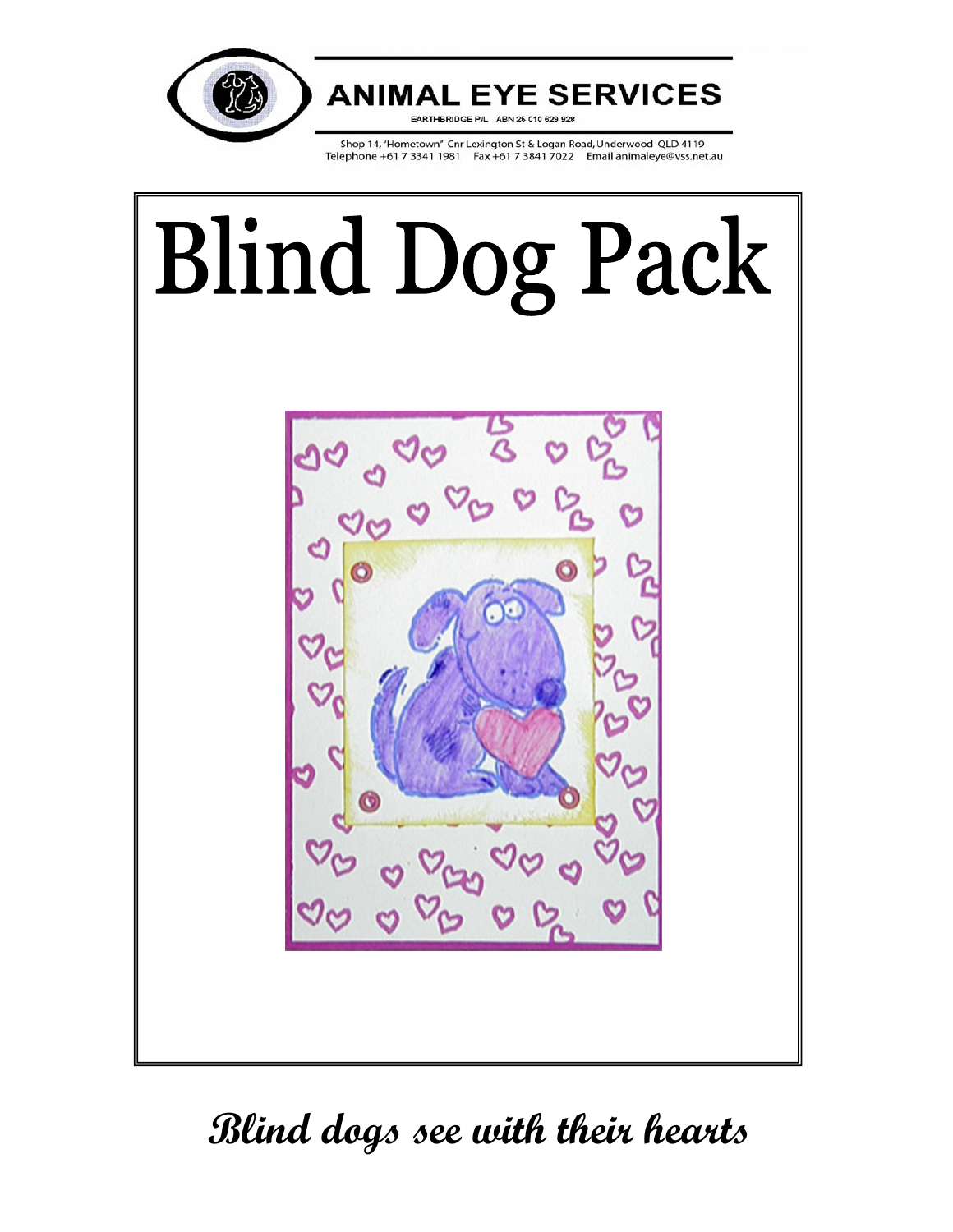# **HELPING YOUR PET COPE WITH VISION LOSS**

Vision loss in your pet can be an emotional time for all family members and the emotions you go through are quite normal, but remember, there is something you can do for your pet.

Initially, it is important that you all are aware of the problem and give yourselves and your pet time to adjust.

Most animals will begin to rely more heavily on their other senses such as hearing and smell to help them get around and seem to have a built in "radar" that helps them navigate their environment. They learn very quickly to negotiate their territory with ease without bumping into objects. You can help your pet by keeping its environment as stable as possible.

With a little guidance from you, your pet should live a perfectly happy and comfortable life.

Here are some helpful tips that will help you and your pet to develop your relationship on a new level:

- 1. You should try to educate any small children about your pets blindness so that they will approach him/her without startling them.
- 2. You and any guests or children should "announce" your presence to your pet by clapping softly or whistling, so that he/she knows you're there.
- 3. Wearing bells around ankles or wrists may assist in alerting your pet to your where-abouts.
- 4. Leave a TV or radio playing softly near the pet's bed (or wherever they spend the most time when you are gone) the sound is soothing, and may help prevent excess barking.
- 5. Another sighted dog in the household may act as companion for a blind dog and be of great benefit, literally becoming the dog's own "seeing eye dog". Always make sure it is going to be the right decision for your family to get another dog, as it will increase the responsibility of all family members and another dog may not suit the personality of all blind dogs. But, if you like the idea of another canine companion, inquire with friends if their dog would like to be a regular visitor to the household. This way you can trial your blind dogs tolerance to another canine companion.
- 6. Your pet can exercise normally but you should always supervise him/her especially when they are in unfamiliar surroundings.
- 7. Pools are a problem for blind animals so you should make sure that your pool is fenced and secure. Also be aware of holes or cliffs with sudden drop offs.
- 8. If he/she keeps bumping into things talk to us about making a collar with canes. The canes stick out in front of his/her head so they give them an early warning of walls and objects. ( see instructions attached or visit www.angelvest.homestead.com )
- 9. Scented perfume and oils can be placed on the edges of furniture. This is particularly good to assist your pet to be able to "map" out the area especially if you need to move furniture around or are moving house.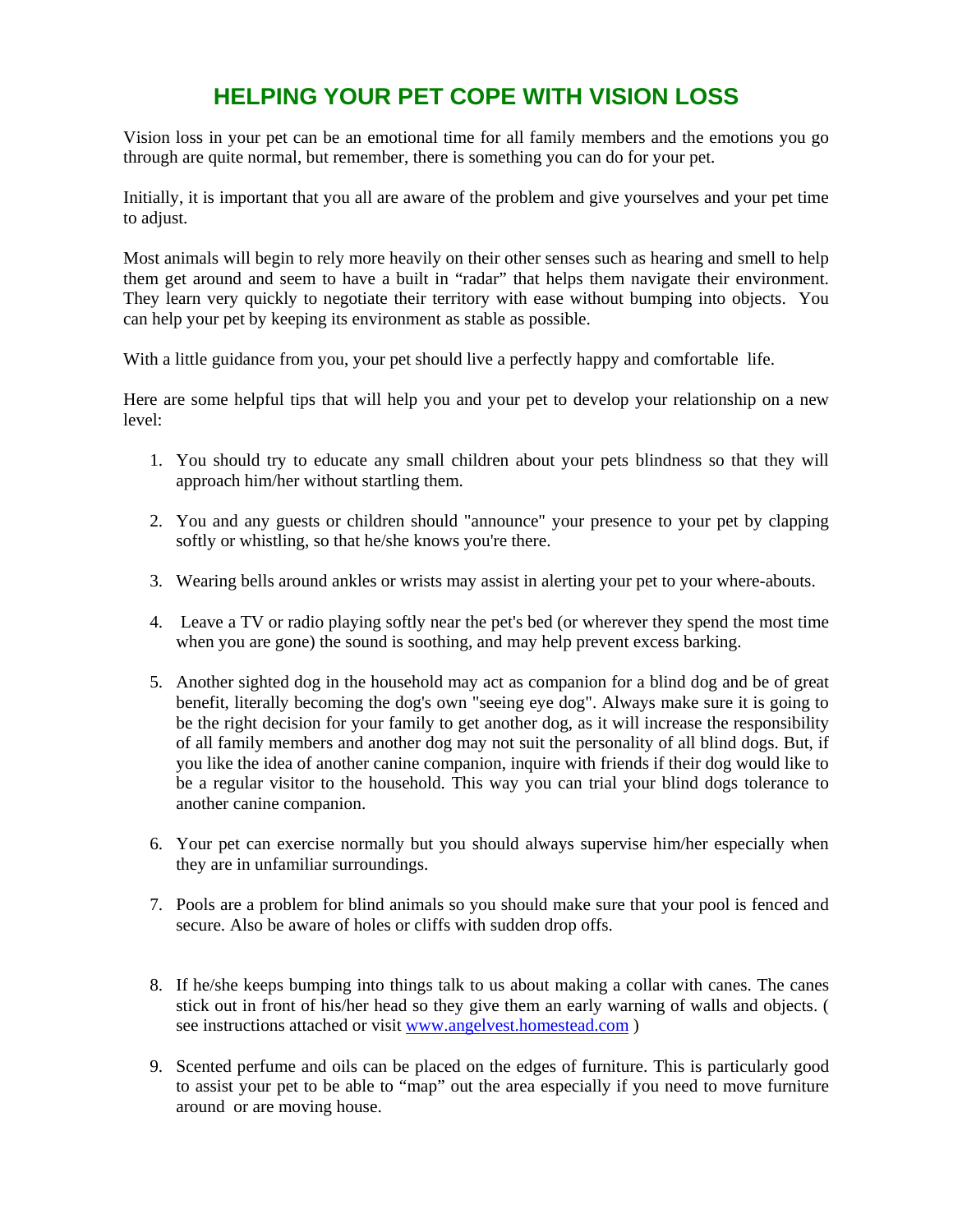- 10. Using verbal cues when around your pet will reassure him/her and assist with retraining. Words like "up" or "down" for stairs or "careful" when he/she approaches an obstacle. For blind dogs that are deaf, special training devices can be purchased to assist when verbal cues won't help.
- 11. The garden can also pose a challenge for your pet. One solution is to plant your garden with highly scented plants or distinctive smelling plants to help your pet move freely around the back yard. Different smells can allow your pet to "map" out the area and slowly regain its confidence.
- 12. Keep food and water bowls in the same area. Use matting which is textured differently from the surrounding floor, this will let your pet know that food or water is nearby.
- 13. Allow your pet play time. Give him/her toys that work with other senses (see attached information).
- 14. Have a safe area for your pet. Use designated bedding or matting which has a different feel from other areas in the house. Your pet will learn that this is an area they can feel safe and regain their bearings.
- 15. When exercising your pet, have a couple of different routes that you use for walking. Once your pet has "mapped" out the route, its confidence will grow and eventually he/she will be taking you for a walk.
- 16. Try using textured matting, such as the grass matting on the edge of stairs so that your pet can feel when to step off the steps. If stairs really pose a problem, build a ramp for him/her to use.
- 17. Always remember to be patient when training your blind pet, this is a challenging time for him/her as well.

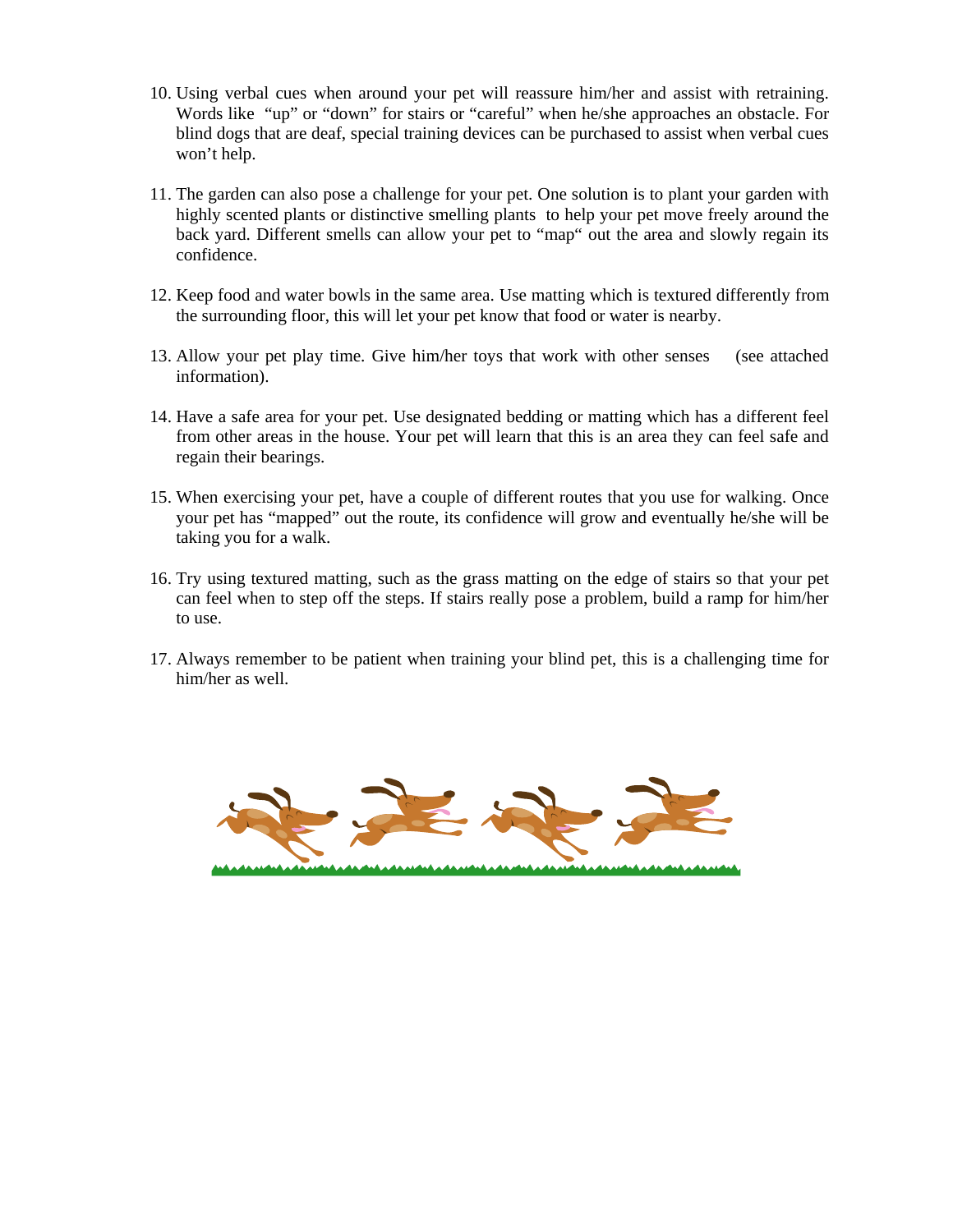## TOYS FOR BLIND DOGS

As a dog gets older it tends to become less active, sleeps more and may even gain a little weight. This does not necessarily diminish the need for them to be stimulated.

Exactly the same is true for blind dogs.

Due to a loss of vision ( progressive or sudden) a blind dog tends to naturally slow down and sometimes it may gain weight. The need to be stimulated and have quality time to play with their owner almost becomes a necessity. The amount of stimulation and play time activity will of course depend on how active the pet was prior to going blind.

Owners of blind dogs may notice that their pet's other senses become more enhanced, there are some wonderful toys available which rely on a pet's sense of hearing, smell and touch.

Listed below are some, with a little imagination the list is endless.

- A ball with a bell pimple balls are excellent as they are the size of a tennis ball, durable and have a pimply texture.
- A giggle treat ball great for the food motivated pet, available in different forms with or without giggle device.
- Rope or furry toys offers different texture
- Squeaky toys make noises and they come in a variety of different shapes and textures.
- Scented tennis balls or other scented toys.

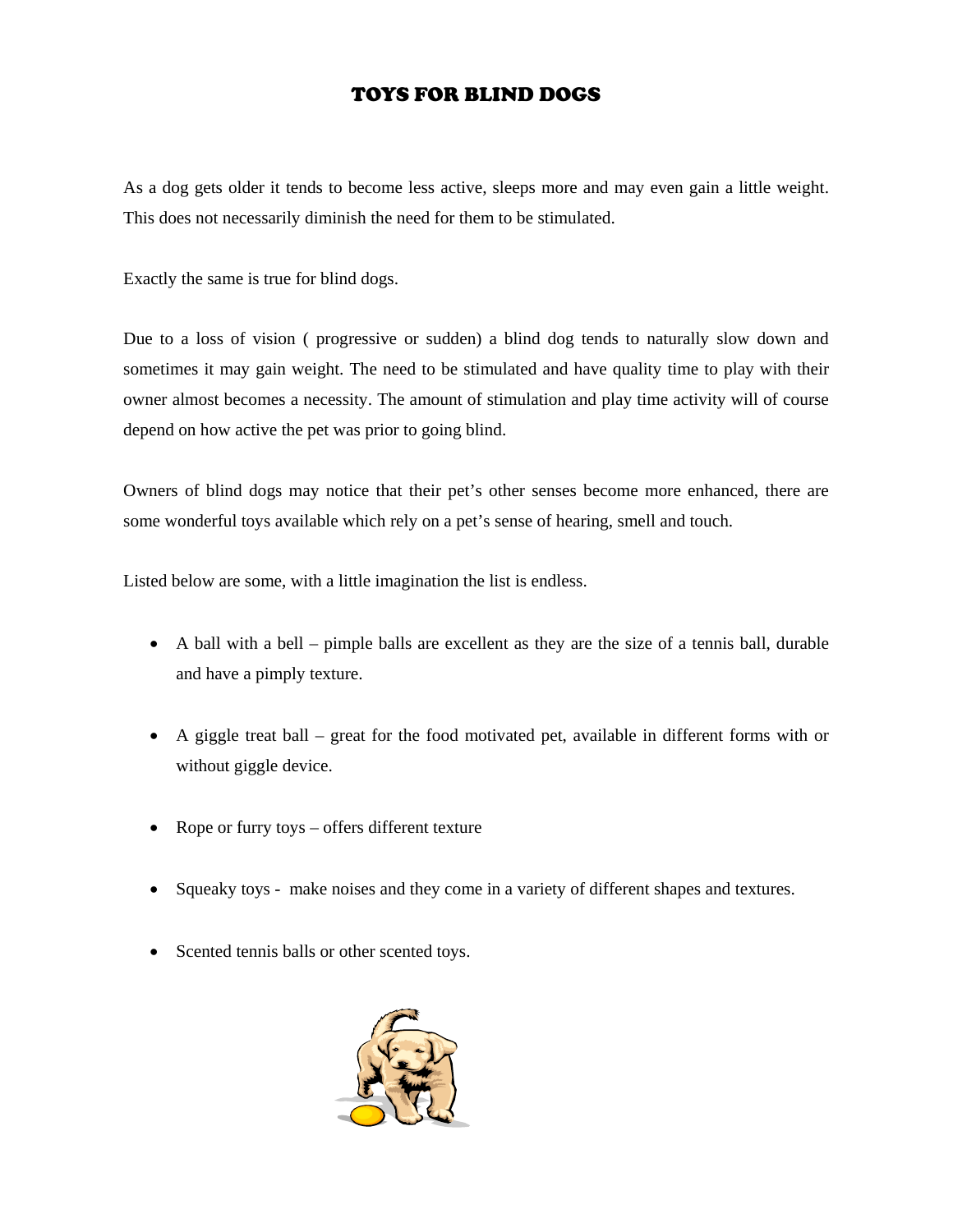## **INTERNET SITES OF INTEREST**



## **BLIND DOGS**

#### www.landofpuregold.com/kaytee.htm

This is the life story of a special Golden Retriever, Kaytee who was blinded at 6 weeks of age.

#### www.blinddogs.com

This is a wonderful and inspirational website filled with stories of blind dogs and links to many other useful sites.

#### www.blinddogs.net

Offering support and information to the owners of blind dogs and also other blind dog stories to read.

#### INFORMATION ABOUT GENETIC (DNA) TESTING FOR EYE DISEASES

#### www.optigen.com

Provide high quality diagnostic service and information

#### www.gtg.com.au

provides genetic testing for dogs in Australia ( including all the tests provided by Optigen).

#### INFORMATION ABOUT EYE DISEASES

#### www.animaleye.com.au

Our own website with many information about eye diseases in cats and dogs.

#### www.eyevet.info

Canadian Veterinary Ophthalmologist, Mike Zegler offers interesting information on a range of diseases and eye problems.

#### www.veterinaryvision.com

A veterinary ophthalmology website that has some useful information on what dogs see.

Further reading is a book called Living with Blind Dogs (Caroline D.Levin RN).

Encouraging and educational, this book motivates the reader that all is not lost for their blind dog. It covers aspects of training your vision impaired dog as well as tips for making your home a safe environment.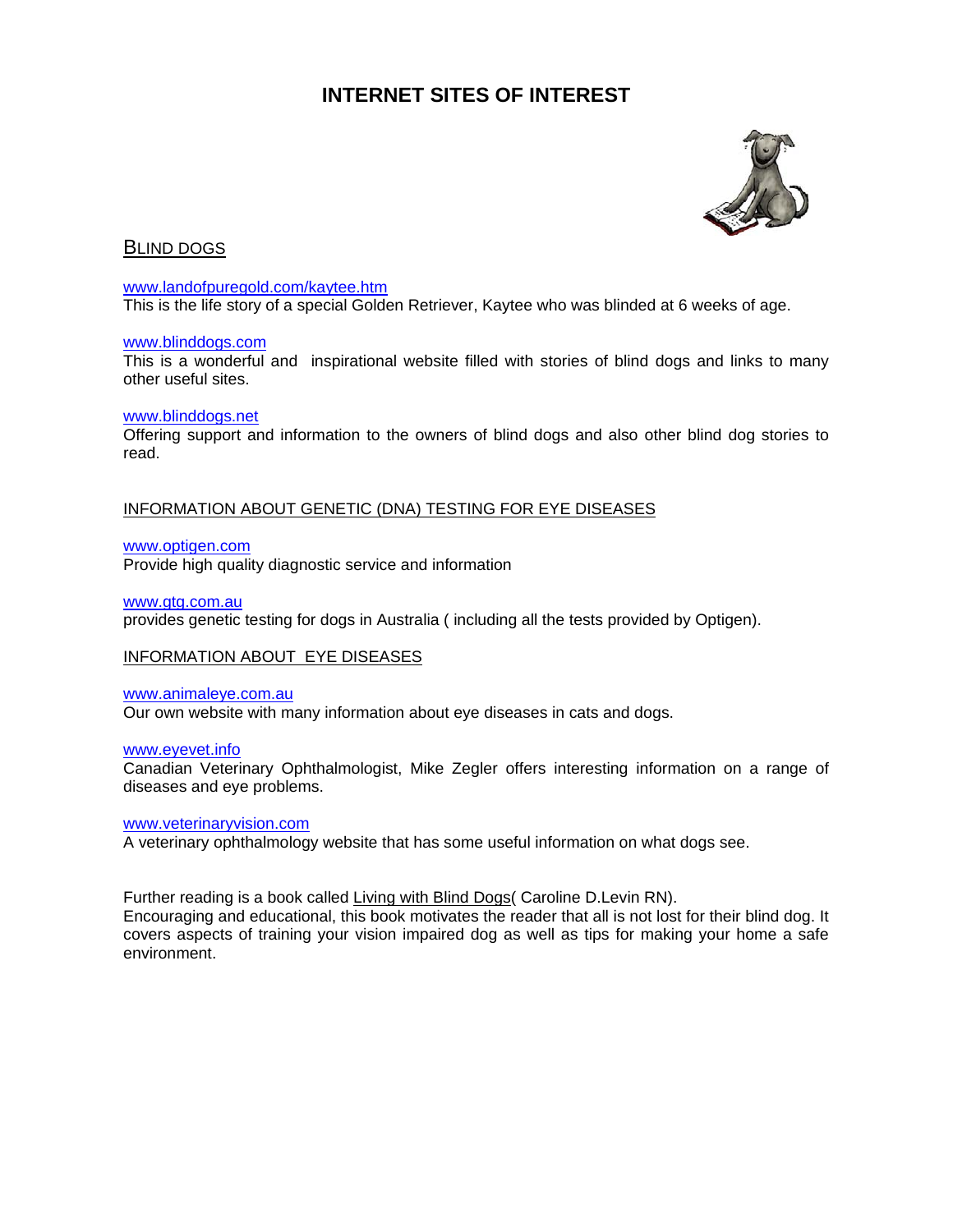When JD, a blue cattle dog, was diagnosed, at age 8, with glaucoma I was extremely depressed and asked "what could I have done to prevent it?". After a day or two I realized that the question I should be asking was "what can I do to make JD's life as pleasurable as it always has been?"

JD was always a 'nutter' for playing ball and going to the beach, chasing seagulls and swimming. I realized that there was absolutely no reason why she should not continue to do these things even after she went blind. It was up to me to find a way for a smooth transition from sight to eventual blindness.

We were lucky that she was going blind gradually, thus gave us time to prepare for the inevitable.

As JD is a reasonably intelligent dog and has spent time at obedience school, learning the usual come, sit, stay, etc. I thought it would be fairly easy for her to learn new commands. I decided that the most important words to assist her were:

- Right
- Left
- Wall (a substitute for any obstacle in her way of getting from 'a' to 'b')
- Gentle (not to run a thousand miles an hour)
- Back up
- In front

With these words she could hopefully continue life as before.

About a week after being diagnosed, and still having sight, I put the training lead on her and we walked around the back yard and every time we turned left or right those words were used. When we went forward I used the command 'in front' and backwards was 'back up '. We did this for about ten minutes a day and then started doing this 'off lead'. I also walked her around the backyard and inside the house gently touching her nose to obstacle like chair, lounge etc. and used the word 'wall'. Whenever she was going to bump into something I said ' wall ' and either back up, right or left.

It is now 8 months since she was first diagnosed and has, in the last 4 months, had both eyes removed ( she kept her 'eyes' and had implants to keep her eyes looking 'normal '). Yet every morning when I let her outside (she sleeps inside) she runs straight to the laundry, that's where the ball is kept, and waits for me to come and play. We have done this every day since she was 8 weeks old and she sees (pardon the pun) no reason why we should stop. The ball has a 'squeaker' in it so it makes a noise when thrown along the ground, the words left, right, in front and back-up come in handy. She always ends up with the ball in her mouth and drops it at my feet to start again.

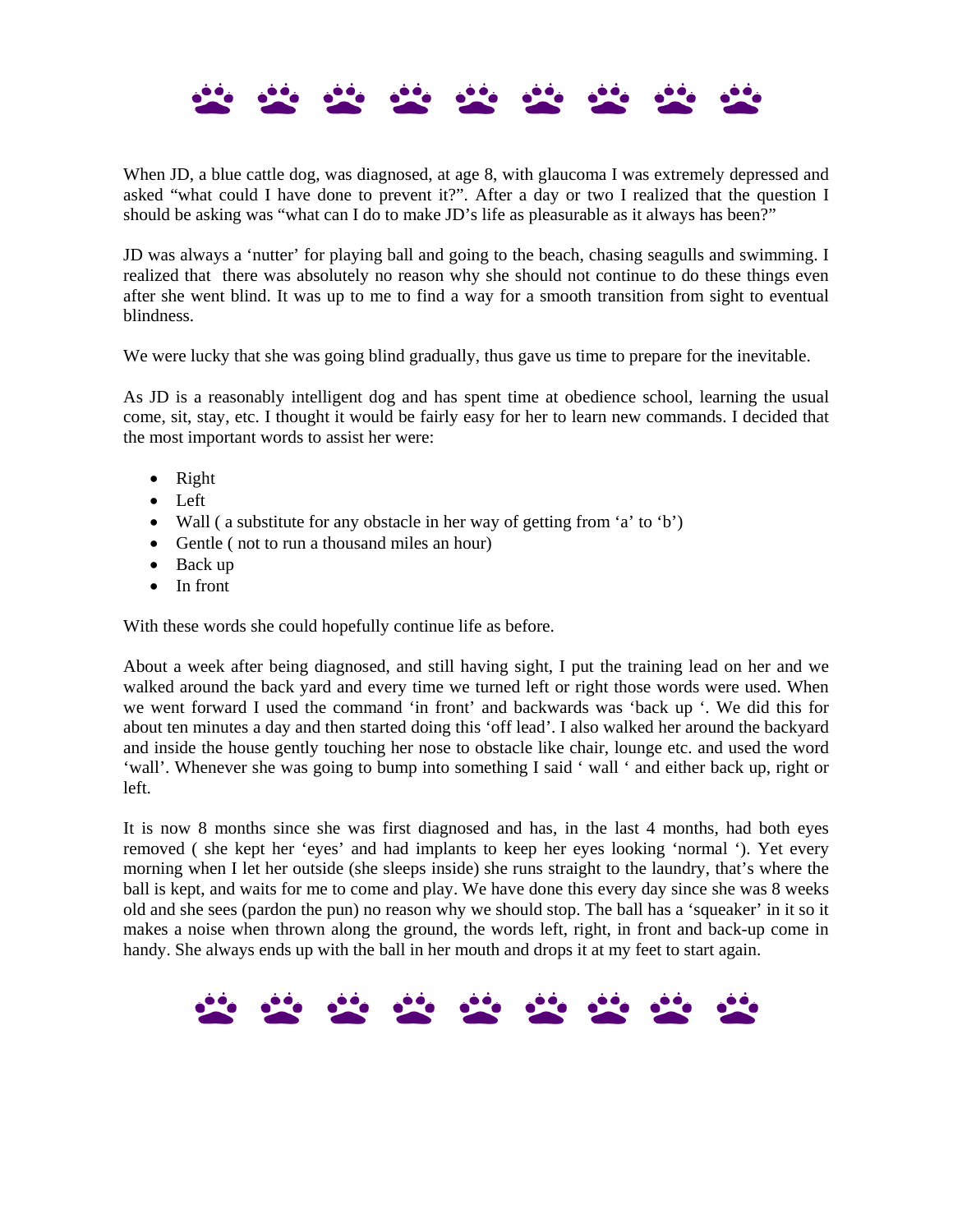

When we go to the beach I continually talk to her so she knows where I am and can follow me, and when any strangers appear and want to pat her I always explain her situation and ask them to talk to her and let her smell them first. Then she has no problem as she has always enjoyed human company and attention.

She continues to be a happy, healthy, lively companion and everyone says that they can't believe she is blind. So all I can say is that after the initial trauma and distress of being told that your dog will eventually go blind there is a happy, healthy life after being diagnosed with glaucoma.

JD is the living proof.

All you need to do is have a little common sense and ask yourself "what would I do/want, to make my life enjoyable if I was going blind "?



.